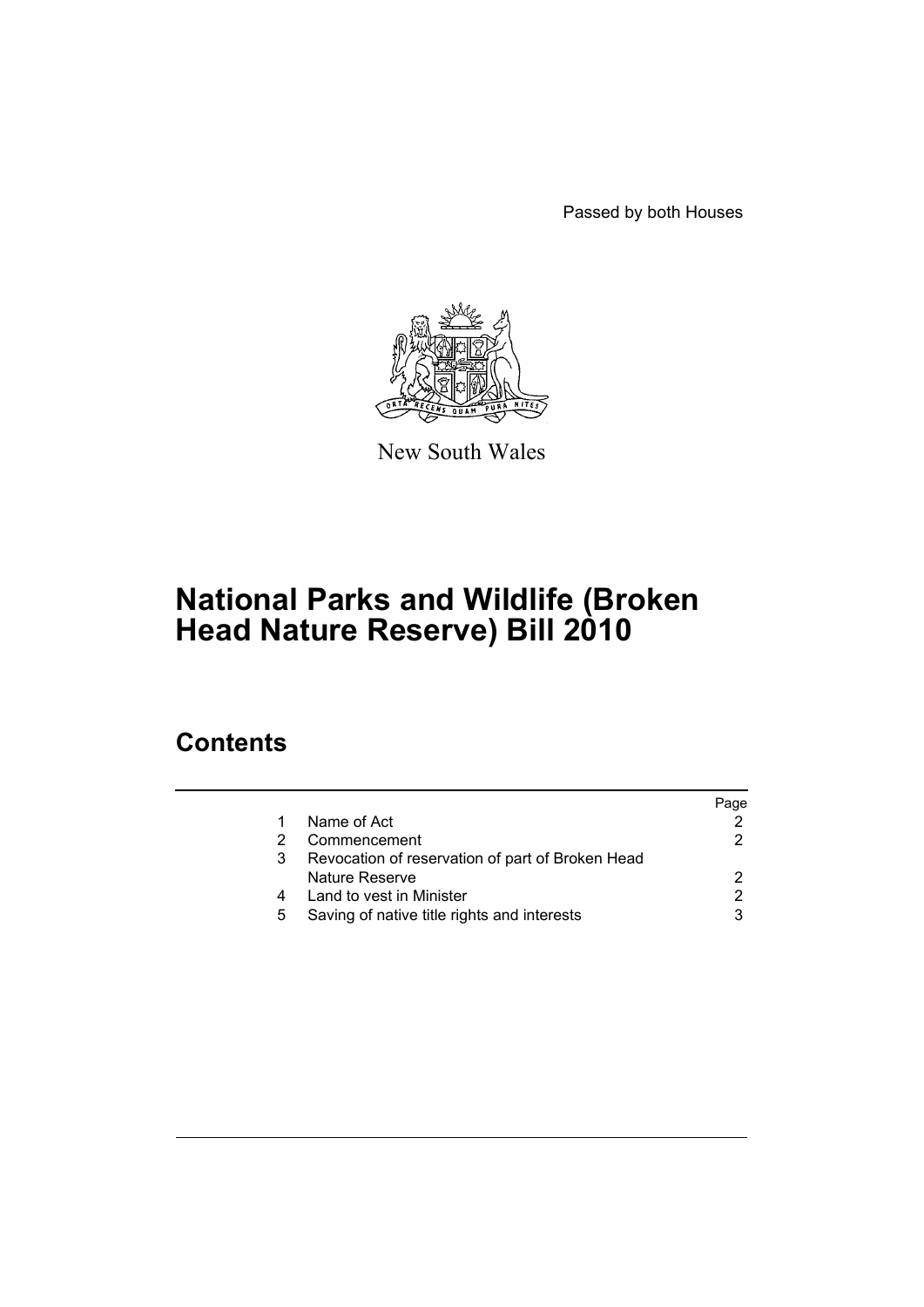*I certify that this public bill, which originated in the Legislative Assembly, has finally passed the Legislative Council and the Legislative Assembly of New South Wales.*

> *Clerk of the Legislative Assembly. Legislative Assembly, Sydney, , 2010*



New South Wales

# **National Parks and Wildlife (Broken Head Nature Reserve) Bill 2010**

Act No , 2010

An Act to revoke the reservation of certain land currently reserved under the *National Parks and Wildlife Act 1974* as part of Broken Head Nature Reserve; and for other purposes.

*I have examined this bill and find it to correspond in all respects with the bill as finally passed by both Houses.*

*Assistant Speaker of the Legislative Assembly.*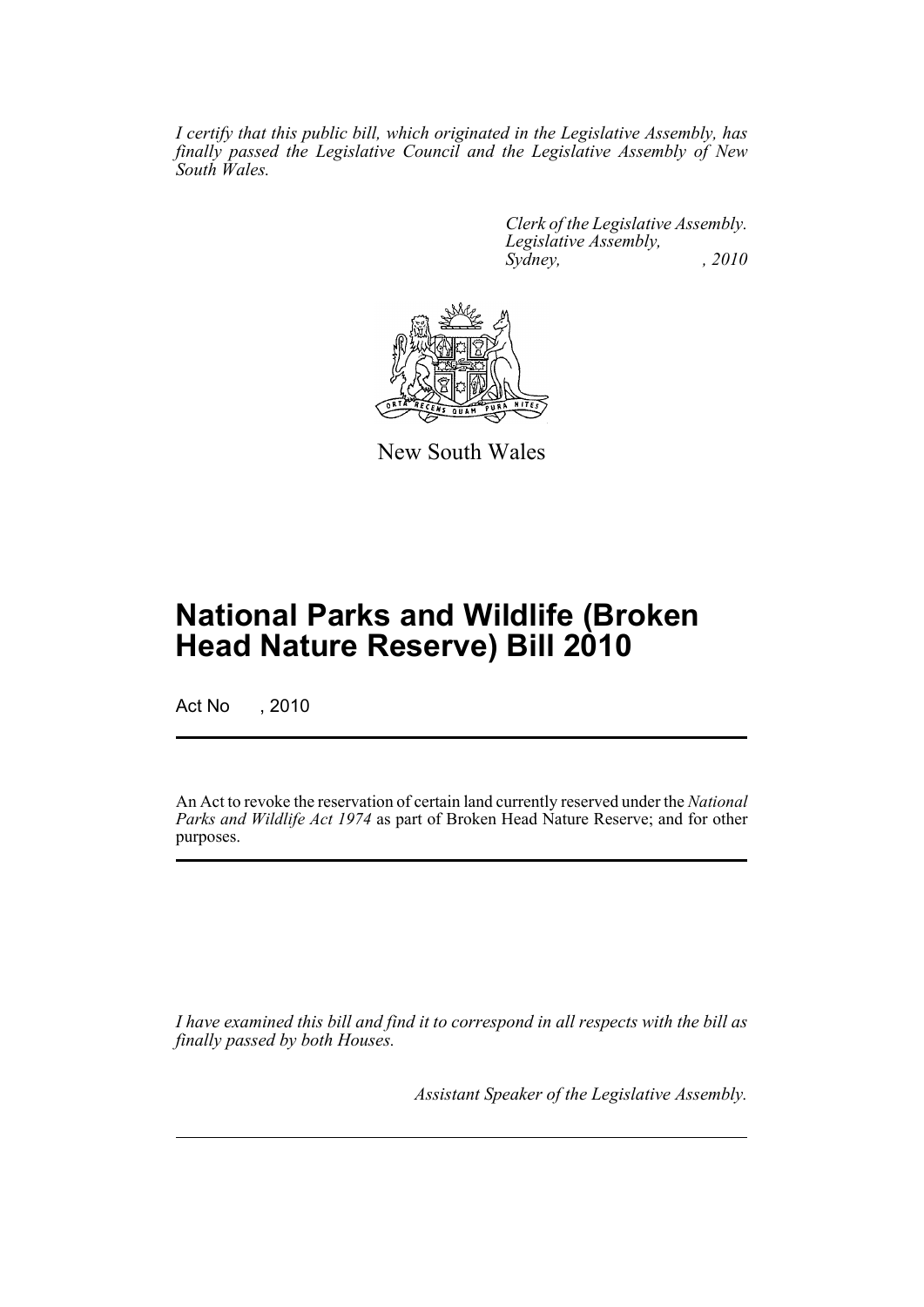#### <span id="page-2-0"></span>**The Legislature of New South Wales enacts:**

#### **1 Name of Act**

This Act is the *National Parks and Wildlife (Broken Head Nature Reserve) Act 2010*.

#### <span id="page-2-1"></span>**2 Commencement**

This Act commences on the date of assent to this Act.

### <span id="page-2-2"></span>**3 Revocation of reservation of part of Broken Head Nature Reserve**

- (1) This section applies to an area of about 981 square metres of Broken Head Nature Reserve being Lot 4 in DP 1139721.
- (2) The reservation under the *National Parks and Wildlife Act 1974* of that land as part of a nature reserve is revoked.
- (3) The revocation effected by this section does not affect anything done or omitted to be done before the commencement of this section.
- (4) In this section:

*Broken Head Nature Reserve* means an area of about 98 hectares, being the land reserved as Broken Head Nature Reserve by notices published in the following:

- (a) Gazette No 119 of 27 September 1974 at page 3843 (as amended by an erratum published in Gazette No 149 of 13 December 1974 at page 4884),
- (b) Gazette No 166 of 7 November 1980 at page 5732,
- (c) Gazette No 38 of 6 March 1981 at page 1301,
- (d) Gazette No 46 of 26 March 1982 at page 1281,
- (e) Gazette No 60 of 27 April 1984 at page 2227,
- (f) Gazette No 145 of 12 October 1984 at page 4989,
- (g) Gazette No 52 of 11 March 1988 at page 1528,
- (h) Gazette No 164 of 23 December 2005 at pages 11512–11516.

### <span id="page-2-3"></span>**4 Land to vest in Minister**

On the revocation under section 3 of the reservation as part of a nature reserve of land to which section 3 applies, that land vests in the Minister administering Part 11 of the *National Parks and Wildlife Act 1974* on behalf of the Crown for the purposes of that Part for an estate in fee simple, freed and discharged from:

(a) all trusts, obligations, estates, interests, rights of way or other easements, and